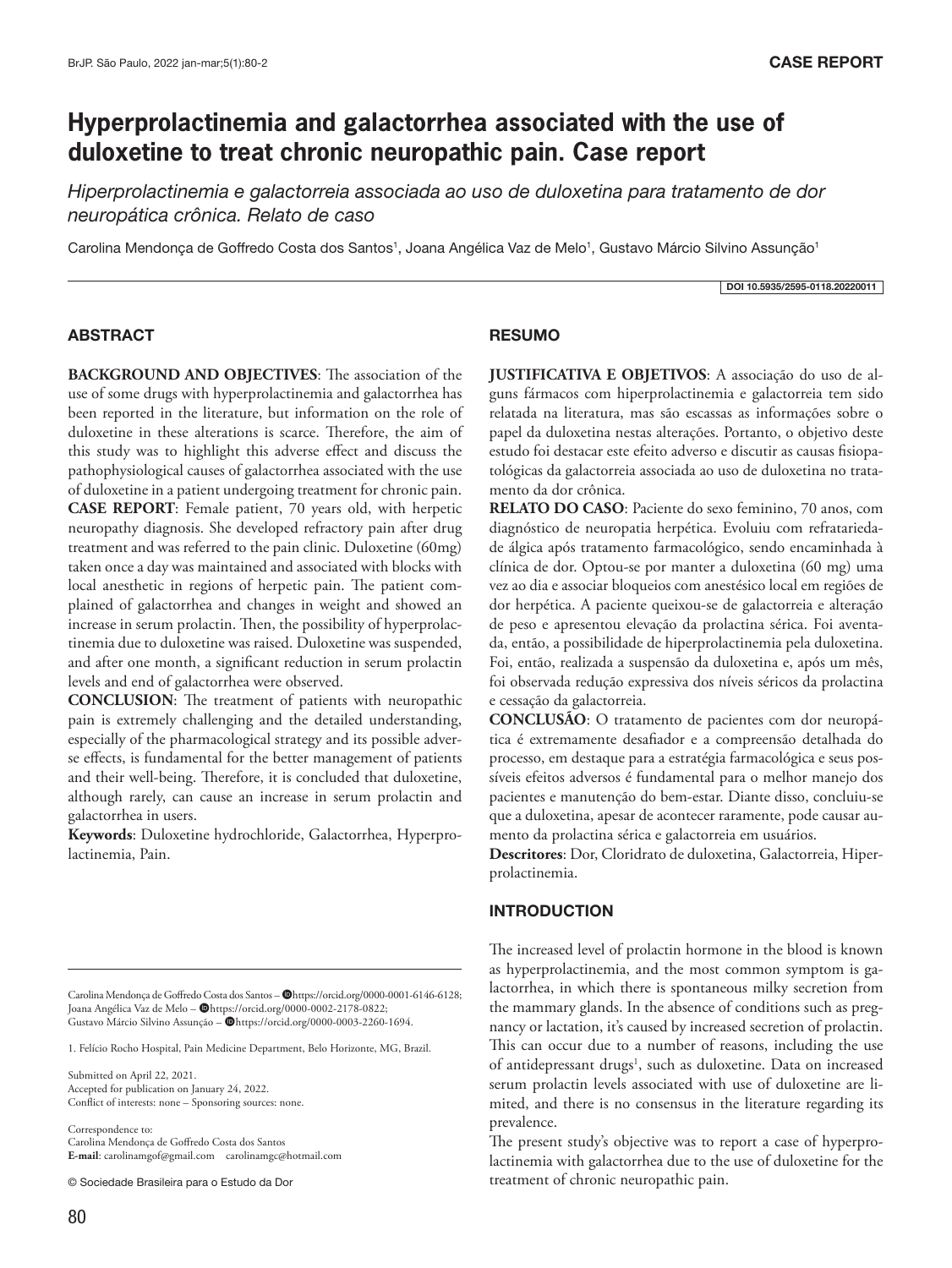# CASE REPORT

CARE guideline (Case REport) was used for the preparation of this case report in order to increase accuracy, transparency, and usefulness to the community<sup>2,3</sup>.

The patient was a 70-year-old female living in Belo Horizonte, Minas Gerais, Brazil, with a diagnosis of intercostal herpetic neuropathy.

The patient developed pain located in the right hypochondrium and posterior chest to the right, with intense burning and 'stabbing' sensation, without associated allodynia or hyperalgesia, in the intercostal region between dermatomes T4 and T6 to the right. She was evaluated by the orthopedics and the internal medicine, who performed various exams for propedeutics.

The patient had systemic arterial hypertension under adequate clinical control and was taking losartan 25 mg regularly. The father had a diagnose of Parkinson's disease.

During the physical examination, the patient had no associated allodynia or hyperalgesia and had preserved strength.

The patient developed, after a long trip, pain in the right intercostal area.

Before the appearance of the classic lesions of herpes-zoster (Shingles), the patient developed pain in the right hypochondrium and dorsum and sought medical help from an orthopedist. The possibility of an acute muscle injury was considered, and physical therapy was prescribed. After one week, the vesicles, classic of herpes-zoster, appeared.

After one week, vesicular eruptions developed along the dermatome where she had pain complaints. The patient was then diagnosed with herpes-zoster and given antivirals and analgesics. After 90 days of the skin rash onset, significant pain persisted, characterizing a scenario of post-herpetic neuralgia.

The diagnostic methods used were: blood biochemistry exam, urine tests, MRI of the total abdomen, cervical and thoracic spine and skull, colonoscopy, and endoscopy, all of which showed no alterations.

The following diagnoses were given: muscle damage after repeated exertion, herpes-zoster and post-herpetic neuralgia.

Oral therapies were started with pregabalin 450 mg/day (suspended due to dizziness possibly associated with the gabapentinoid), transdermal buprenorphine 5 mg/day (also suspended because the patient developed edema, erythema and skin itching). In addition, duloxetine 60 mg/day, supposedly associated with hyperprolactinemia and galactorrhea, was maintained.

The following were associated with the oral therapies: intercostal block at T3 to T8 levels with local anesthetic, venous sympathetic block with lidocaine 1% without vasopressor (2 mg/kg), and spinal erector plane block (ESP Block), after consultation with the pain specialist.

Drugs such as duloxetine, pregabalin and transdermal buprenorphine were prescribed. However, the patient developed refractory pain and adverse effects associated with the drugs, and was referred to the pain clinic after 1 year and 2 months of the herpes-zoster episode.

After admission to the pain clinic, the use of duloxetine 60 mg once a day was associated with blocks. During this period, the patient complained of galactorrhea and weight changes. She sought the endocrinologist, who detected elevated serum prolactin, and the values found were 47 ng/mL, considered double the reference values. Thus, the possibility of hyperprolactinemia due to duloxetine was raised. Duloxetine was discontinued and, after one month, there was a significant reduction in serum prolactin levels and cessation of galactorrhea. The new serum prolactin values were 28.5 ng/mL.

Due to the great challenges in managing this pain scenario, the decision was to not prescribe any antidepressant drug in this profile. A reduction in serum prolactin levels and cessation of galactorrhea were observed after suspension of duloxetine. Galactorrhea as an adverse effect associated with the use of duloxetine was verified.

# **DISCUSSION**

Pain management in peripheral neuropathies is greatly complex, and duloxetine is an option considered by several international guidelines<sup>4</sup>.

Although all management strategies should strive to improve pain, the functional consequences and possible adverse effects of their management should be taken into account.

Tricyclic antidepressants (TCA), selective serotonin reuptake inhibitors (SSRIs), gabapentanoids, tramadol, lidocaine, and capsaicin are the most effective options for the treatment of neuropathic pain.

Most of these first- and second-line options come with considerable potential for adverse effects. Duloxetine is also an important drug in the pharmacological arsenal for neuropathic pain treatment. Therefore, this report adds to the statistical data of this rare association, as well as highlighting the importance of this knowledge directed to the diagnosis and treatment of its possible complications by pain specialists and physicians in general

Antidepressant drugs with serotoninergic activity can cause hyperprolactinemia, which is associated with galactorrhea, gynecomastia, menstrual irregularities, and sexual dysfunction<sup>5</sup>. Prolactin is a protein-based lactogenic hormone produced by the adenohypophysis gland, and its regulation is controlled by the hypothalamus. The main physiological mechanism that controls prolactin secretion is the action of dopamine, secreted the hypothalamus neurons, which inhibits prolactin. Besides other complementary mechanisms, such as gamma aminobutyric acid (GABA) (stimulant effect), somatostatin (inhibitory effect), acetylcholine, norepinephrine and serotonin (stimulant effect)<sup>5</sup>. There are two main hypotheses to explain these dopamine-related mechanisms. Firstly, serotonin modulates prolactin secretion via postsynaptic receptors. The pathways connecting prolactin and serotonin secretion are several. Furthermore, in the central nervous system, the serotonin and dopamine neurotransmitters can also interact<sup>6</sup>. Thus, drugs that block dopamine receptors, such as antipsychotics, or those that increase serotoninergic neurotransmission, such as duloxetine, may contribute to increase prolactin secretion.

Secondly, serotonin inhibits GABA-producing interneurons, which may lead to decreased dopaminergic inhibition with increased prolactin secretion. The prevalence of antidepressant-induced hyperprolactinemia is 10.9 to 17.4%7 , and SSRIs, mainly sertraline, have been reported as the most frequent cause. Data related to duloxetine are more controversial.